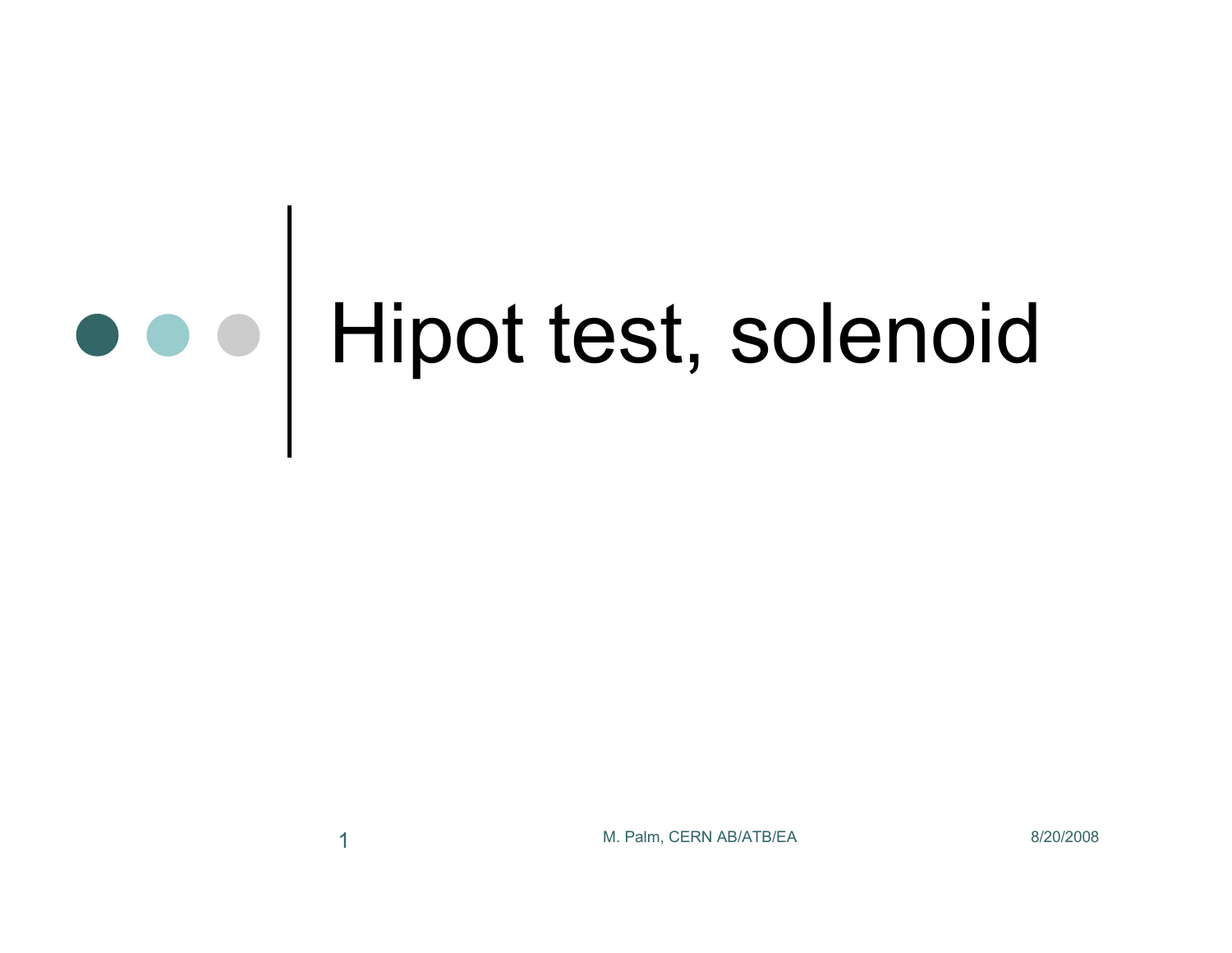## Jumper cables connected  $\bullet\bullet\bullet$

- $\bullet$  Before test, the cable jackets were removed.
- o Jumper cables still connected and the resistance measured for the whole coil package to ground.
- $\Omega$  Result: ~500 kΩ at 100 V
	- $\bullet$  Much lower than previous tests ( $\neg$ GΩ)
- o Action: Remove jumper cables Action: Remove jumper cables<br>to separate coils.<br>Cable jackets -



M. Palm, CERN AB/ATB/EA 8/20/2008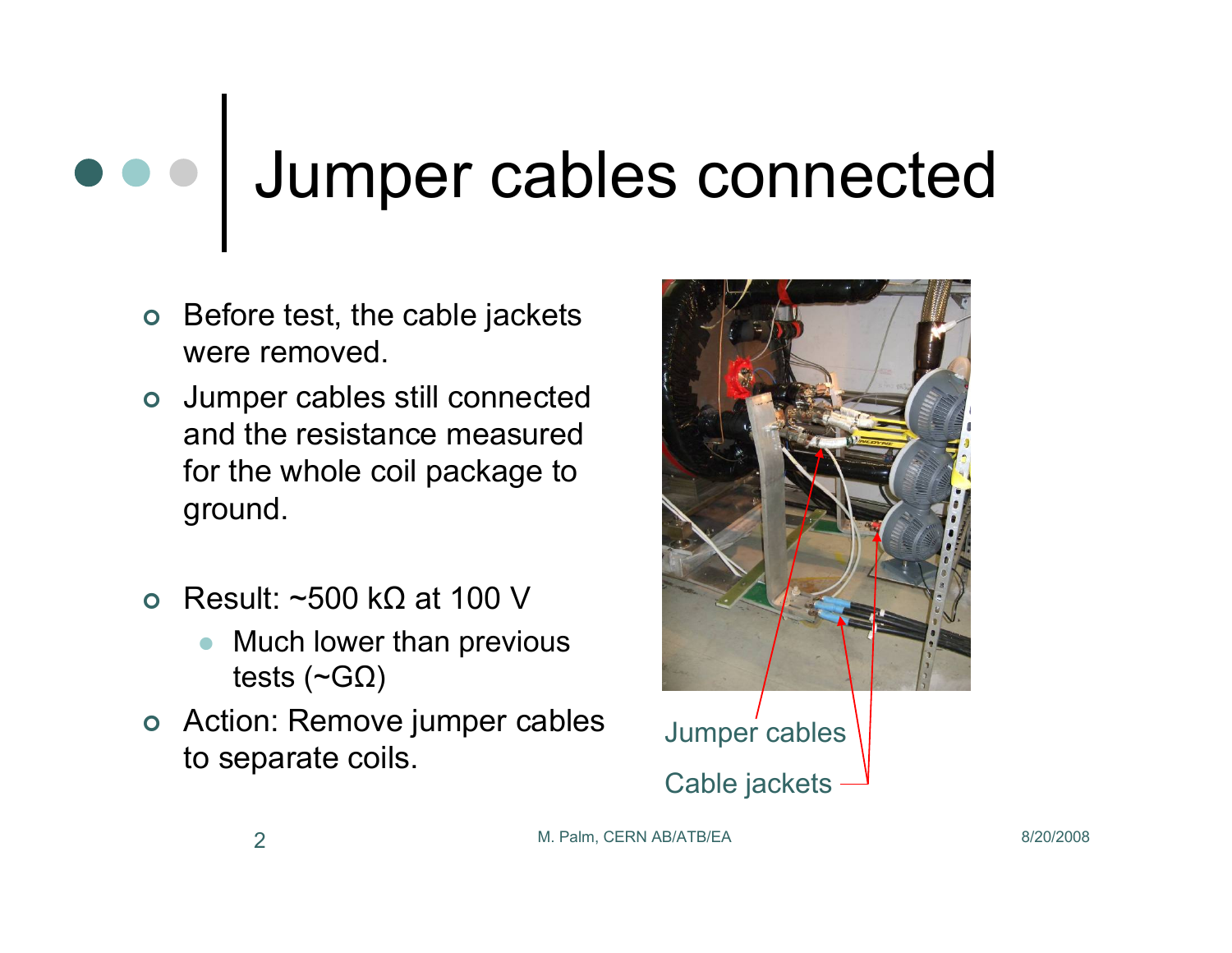## Jumper cables disconnected

- $\Omega$  Outer and inner coil seem fine. At 400 Volts:
	- $\bullet$  $\bullet$  ~500 M $\Omega$  to ground, outer coil (stable)
	- z $\bullet$  ~600 M $\Omega$  to ground, inner coil (stable)
- $\circ$  Middle coil:
	- z At 50 V: current *increase* during 5 minutes from 88 μA to 94 μA ( $\sim$  0.5 MΩ, but current still increasing slowly)
		- Similar behaviour at 400 V
	- $\bullet$  Portable Ohm-meter gave the decreasing values 0.9, 0.8 and 0.7 MΩ with a few minutes in between.



Outer Inner Middle